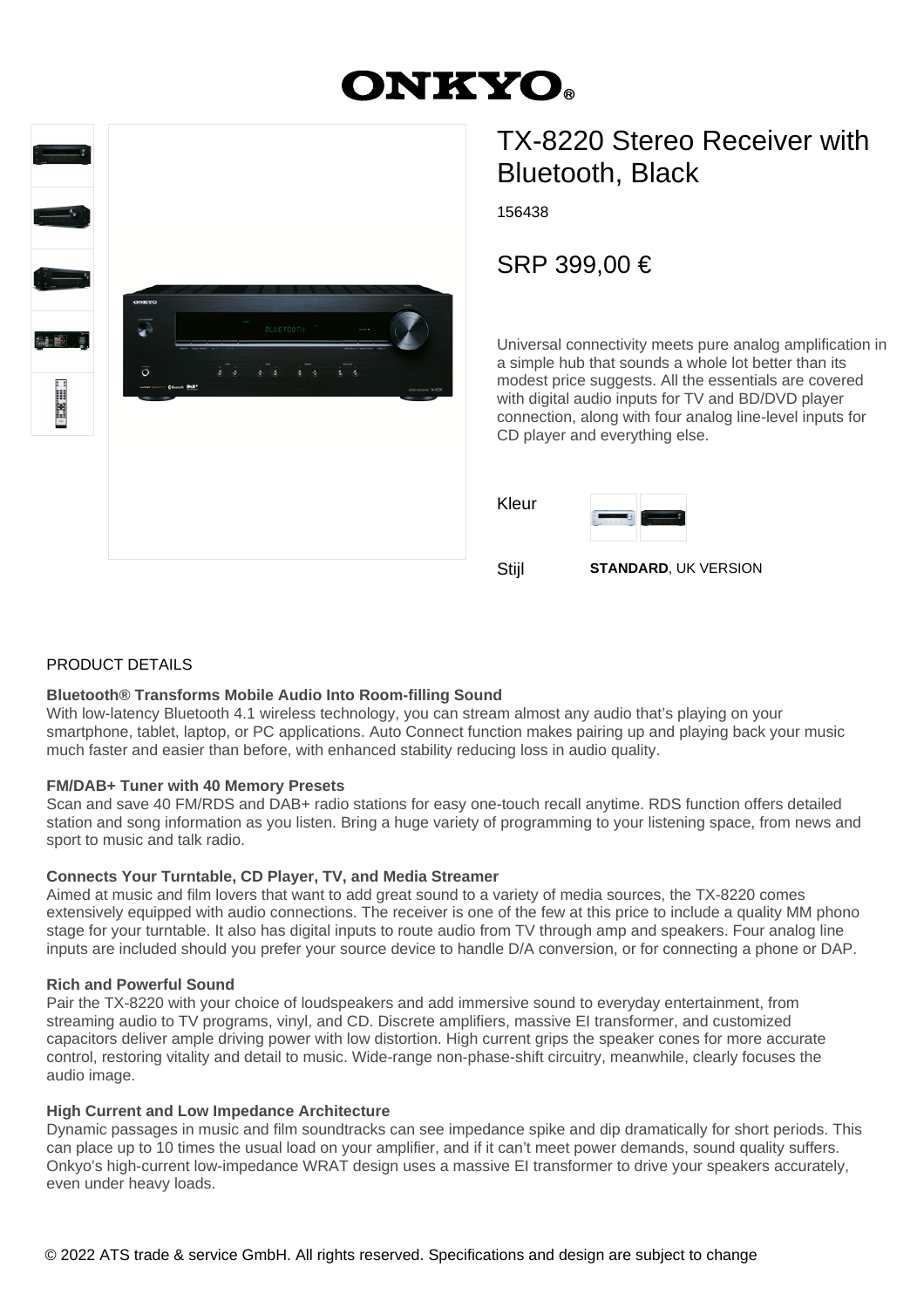#### **A/B Speaker Posts for Multi-room Audio**

TX-8220 features two sets of speaker posts enabling connection of two pairs of speakers. The receiver is designed to drive either a single pair of speakers rated at 4–16 , or two pairs of 8–16 speakers, allowing you to enjoy the same audio source in two rooms at once, or to easily switch between two sets of speakers.

#### **Bass, Treble, and Balance Controls**

Bass, treble, and balance buttons are useful for adjusting the tone characteristics of your music for satisfying response with any speaker type. Carefully designed tone circuits—which some receivers don't include—let you personalize sound to taste with no perceived loss in audio quality.

For more specifications, see the datasheet in the downloads tab.

#### **Highlights**

- 100 W/Ch Hi-Current Amplification System
- Bluetooth® Audio Streaming Technology for almost any device
- DAB+ and FM/RDS Radio Tuners with 40 station presets
- MM Phono, Analog, and Digital Audio Inputs
- Hi-Current Discrete Amplification System

#### **Supplied Accessories**

- Indoor FM/DAB+ antenna
- Instruction manual
- Remote controller
- AAA (R03) batteries x 2

#### **Specificaties**

#### **Product attributen**

| EAN:            | 4573211153163  |
|-----------------|----------------|
| Fabrieksnummer: | TX-8220(B)MMP  |
| Productgewicht: | 7.27 kilograms |

#### **Radioontvangst**

| Ondersteunde ontvangsttypes:           | FM<br>DAB+<br>AM |
|----------------------------------------|------------------|
| Presets:                               | 40               |
| Radiofrequentie (FM):                  | 87.5-108         |
| Audio-ingangen                         |                  |
| Phono (MM):                            | 1                |
| Ingangsniveau & impedantie phono (MM): | 10 mV/50 k       |
| RCA:                                   | 4                |
| Ingangsniveau & impedantie RCA:        | 450 mV/40 k      |
| Draadloos:                             | Bluetooth        |